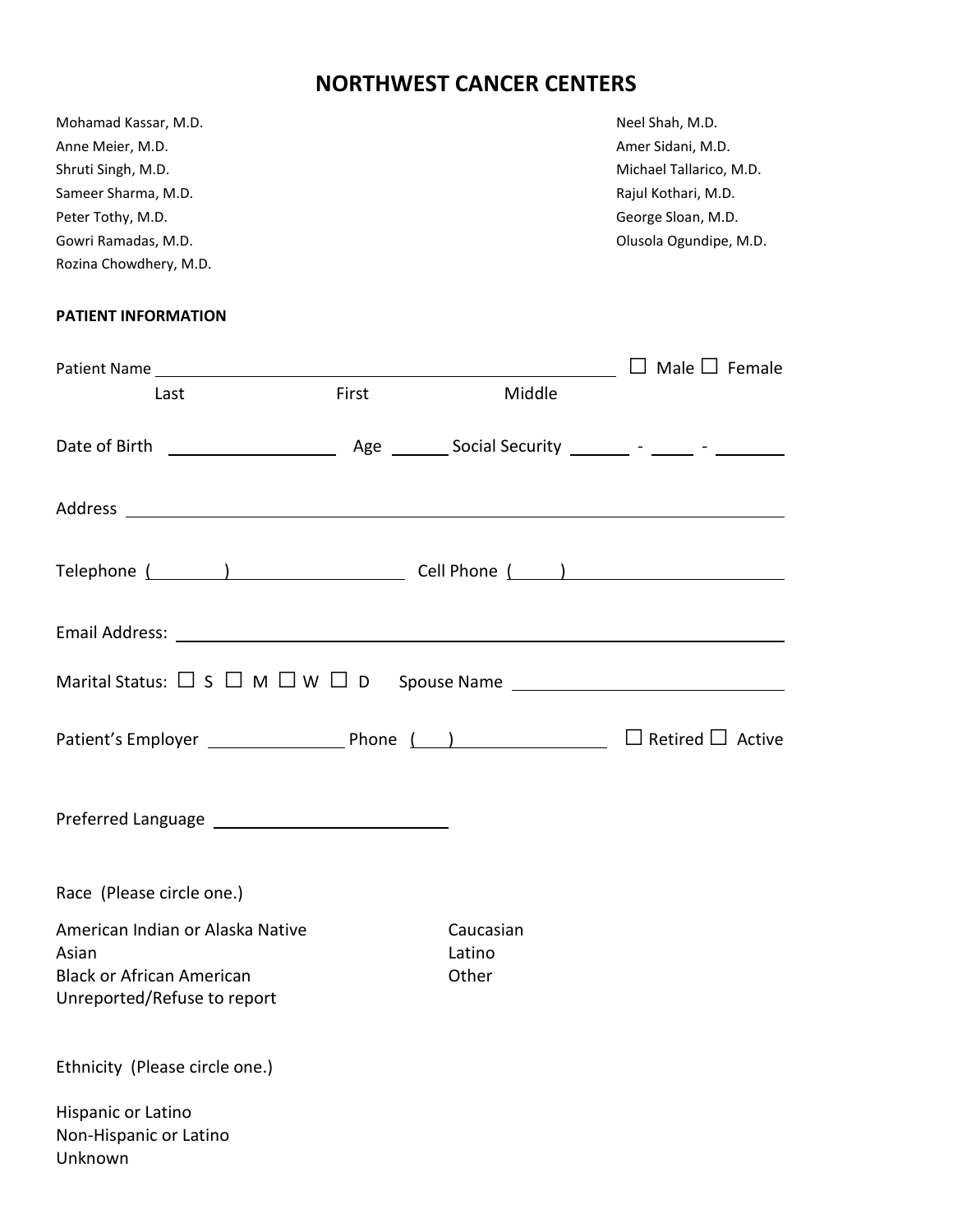|                                                                                                                                                                                                                                | Physician who referred you <b>example and the control of the control of the control of the control of the control of the control of the control of the control of the control of the control of the control of the control of th</b> |  |  |
|--------------------------------------------------------------------------------------------------------------------------------------------------------------------------------------------------------------------------------|--------------------------------------------------------------------------------------------------------------------------------------------------------------------------------------------------------------------------------------|--|--|
| Email Address: Lawrence and Contract and Contract and Contract and Contract and Contract and Contract and Contract and Contract and Contract and Contract and Contract and Contract and Contract and Contract and Contract and |                                                                                                                                                                                                                                      |  |  |
| Would you like to sign up for our patient portal? $\Box$ Ask the front desk for more information.                                                                                                                              |                                                                                                                                                                                                                                      |  |  |
|                                                                                                                                                                                                                                |                                                                                                                                                                                                                                      |  |  |
|                                                                                                                                                                                                                                |                                                                                                                                                                                                                                      |  |  |
| <b>PRIMARY INSURANCE</b>                                                                                                                                                                                                       | <b>SECONDARY INSURANCE</b>                                                                                                                                                                                                           |  |  |
|                                                                                                                                                                                                                                |                                                                                                                                                                                                                                      |  |  |
|                                                                                                                                                                                                                                |                                                                                                                                                                                                                                      |  |  |
|                                                                                                                                                                                                                                |                                                                                                                                                                                                                                      |  |  |
|                                                                                                                                                                                                                                |                                                                                                                                                                                                                                      |  |  |
|                                                                                                                                                                                                                                |                                                                                                                                                                                                                                      |  |  |
|                                                                                                                                                                                                                                |                                                                                                                                                                                                                                      |  |  |
| <b>PHARMACY</b>                                                                                                                                                                                                                |                                                                                                                                                                                                                                      |  |  |
| Pharmacy Name<br><u> </u>                                                                                                                                                                                                      |                                                                                                                                                                                                                                      |  |  |
|                                                                                                                                                                                                                                |                                                                                                                                                                                                                                      |  |  |

## **AUTHORIZATION TO PAY BENEFITS TO PROVIDER**

Name of Insured:

I request that payment of authorized Medicare benefits and all Non-Medicare benefits be made either rot me or on my behalf for services furnished me by Northwest Cancer Center, including my physician services. I authorize any holder of medical or other information about me to release to the Health Care Financing Administration, its agents, and all other respective agents' information needed to determine these benefits or any benefits for related services. I understand that I am financially responsible to Northwest Cancer Center for services not covered by my insurance policies.

Signature Insured/Representative/Legal Guardian Date

You will be provided our HIPAA privacy policy at the time of your appointment and will be sked to sign below at that time. I have received, read and understand the Notice of Privacy Practices.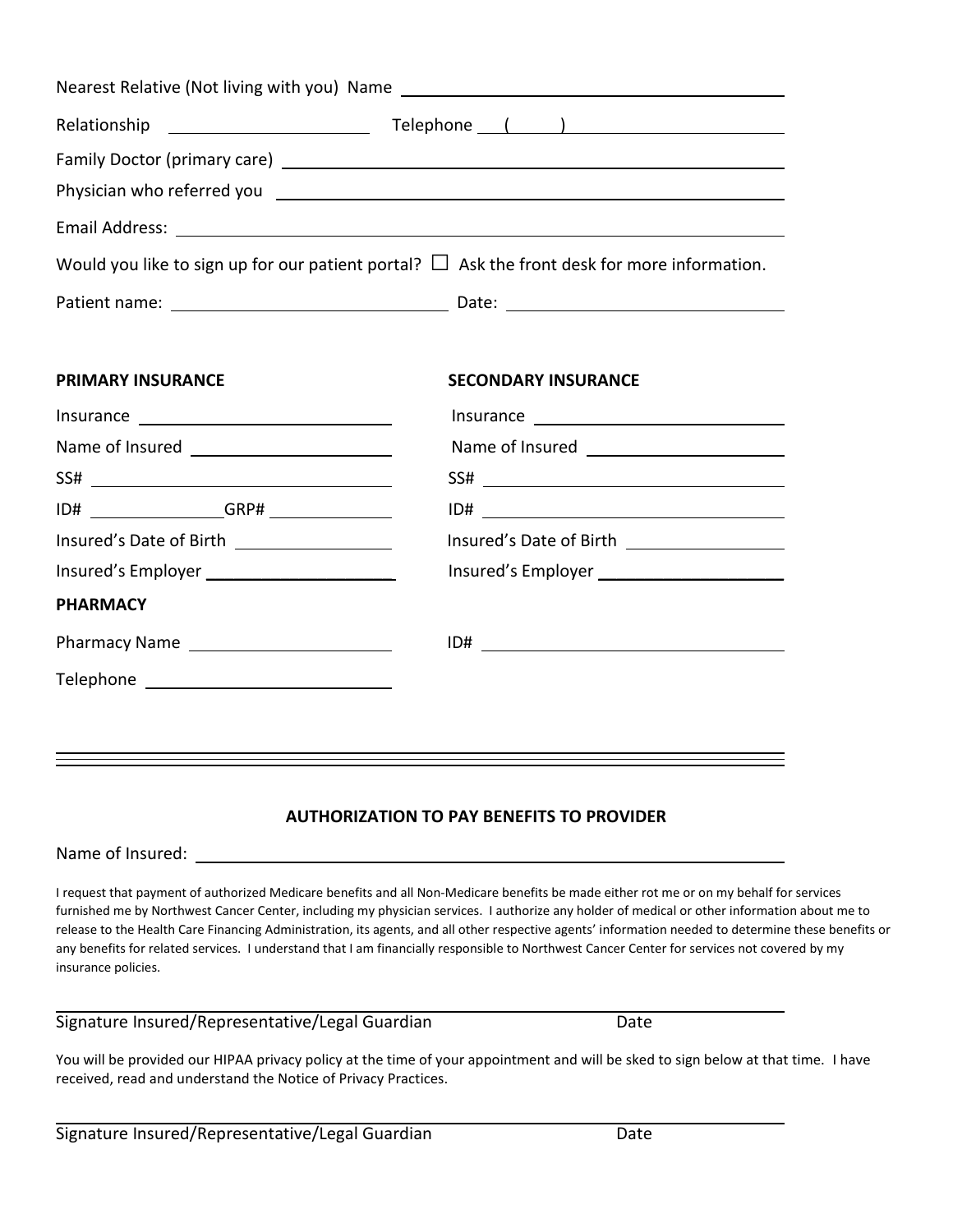## **User Electronic Mail Authorization Form Patient Portal: My Care Plus**

My Care Plus, the Patient Portal (the "Portal") offers convenient and secure access to your personal health records. As the patient, you are in control of your Portal record: We will not activate your personal account unless you authorize us to do so. Because personal identifying information and other information about your health and medical history is available via the Portal, it is very important that you keep your password private. Do not share your password with anyone or write it in a place easily accessible to others. If you choose not to execute this User Electronic Mail Authorization Form, you will not be able to access the Portal. If you choose to submit this form, you understand that you are consenting for us to email you a unique link that you will use to create a password in order to access the Portal. Please look for an email from My Care Plus promptly after submitting this form. For your protection, the link is designed to expire quickly if not used. If you should change email addresses, please contact your physician's office in order to provide your new email contact information so that you will continue to receive updates and other pertinent information about the Portal or your record. Please choose an email address that will not be subject to access by anyone you do not trust. If you wish to discontinue utilizing the Portal, please contact your physician's office.

#### **Terms**

You are receiving access to the Portal. The terms and conditions of the Portal shall apply to this User Electronic Mail Authorization Form. Please write legibly.

| Patient name (First name, middle initial, last name)                   | Email Address of Patient/Authorized User |
|------------------------------------------------------------------------|------------------------------------------|
| Date of Birth of Patient                                               | Physician's Name                         |
| <b>Authorized User Is:</b>                                             |                                          |
| □ Patient                                                              | Patient's Designee's Name (Printed)      |
| □ Patient's Designee                                                   |                                          |
|                                                                        | Patient's Designee's Signature           |
| Patient's Signature                                                    | Date                                     |
| Signature of Practice Staff (confirming user's identity and authority) | Date                                     |
|                                                                        |                                          |

Note to self: Accept this form only when the identity and authority of the signing person has been confirmed and the signing person (i.e., the patient's designee) understands and agrees to use the listed email address for this purpose. Please make a copy for the patient.

Staff use only: Patient MRN: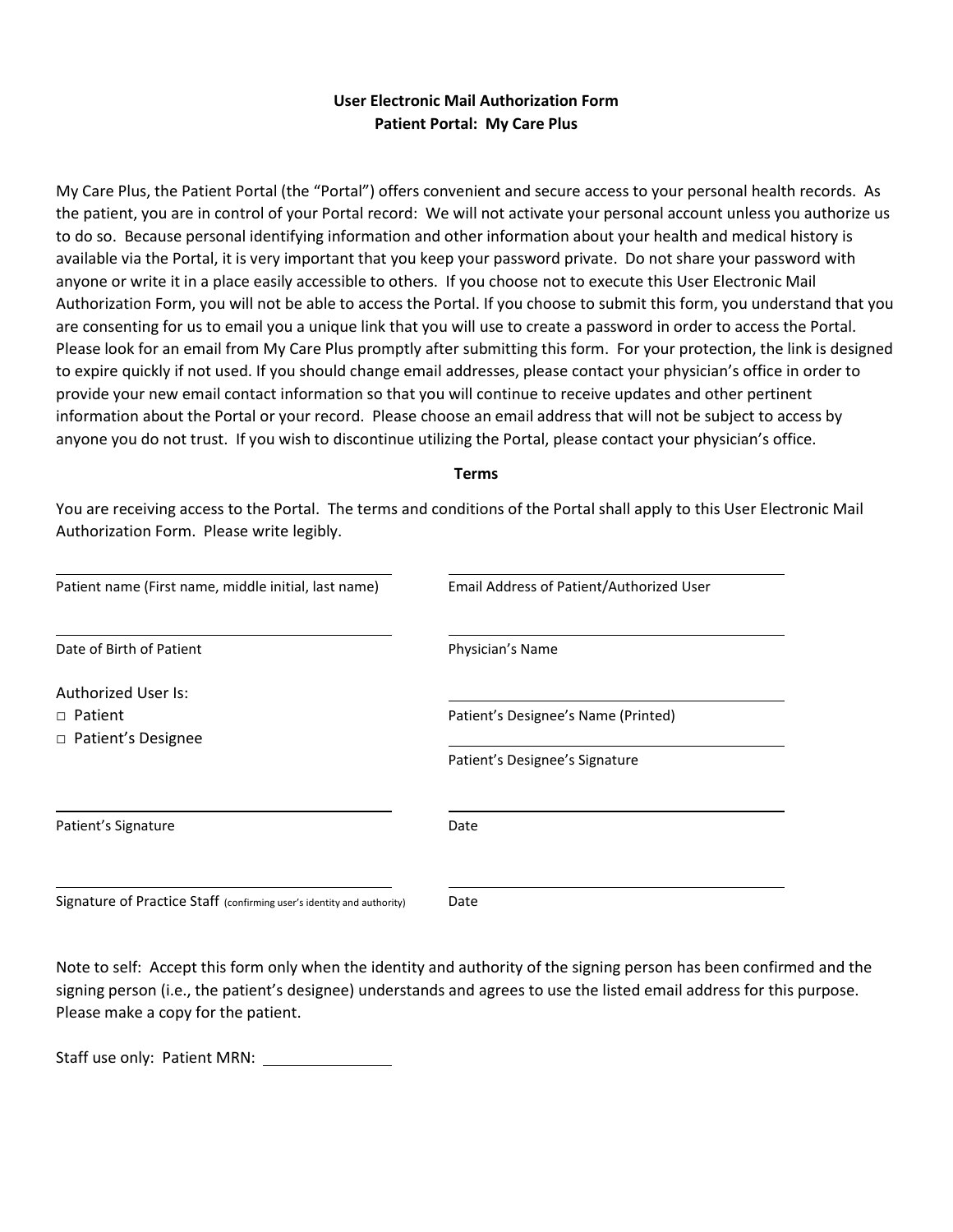## **NORTHWEST CANCER CENTERS**

Mohamad Kassar, M.D. Neel Shah, M.D. Neel Shah, M.D. Anne Meier, M.D. **Amer Sidani, M.D.** Amer Sidani, M.D. Shruti Singh, M.D. Michael Tallarico, M.D. Sameer Sharma, M.D. **Sameer Sharma, M.D.** Rajul Kothari, M.D. Rajul Kothari, M.D. Peter Tothy, M.D. George Sloan, M.D. Gowri Ramadas, M.D. Compared the Comparison of the Comparison of Comparison of Comparison of Comparison of Comparison of Comparison of Comparison of Comparison of Comparison of Comparison of Comparison of Comparison of Com Rozina Chowdhery, M.D.

## **Medical Treatment Authorization Form**

I grant my authorization and consent for Northwest Oncology, P.C., and its affiliated physicians, nurse practitioners, nurses and other medical personnel to administer treatment while I am under their care.

I agree to assume financial responsibility for all expenses of portions of such care that are deemed patient responsibility under my current insurance plan. I agree to notify Northwest Oncology, P.C. of any changes in my insurance coverage.

It is understood that this authorization is given in advance of any medical treatments, and it is given to provide authority to my healthcare provider to exercise his or her best judgement in collaboration with myself and my family to deliver the best possible care for my condition.

| Patient Signature   | Date         |
|---------------------|--------------|
| <b>Printed Name</b> | Relationship |
| Witness             | Date         |

# **Northwest CANCER CENTER**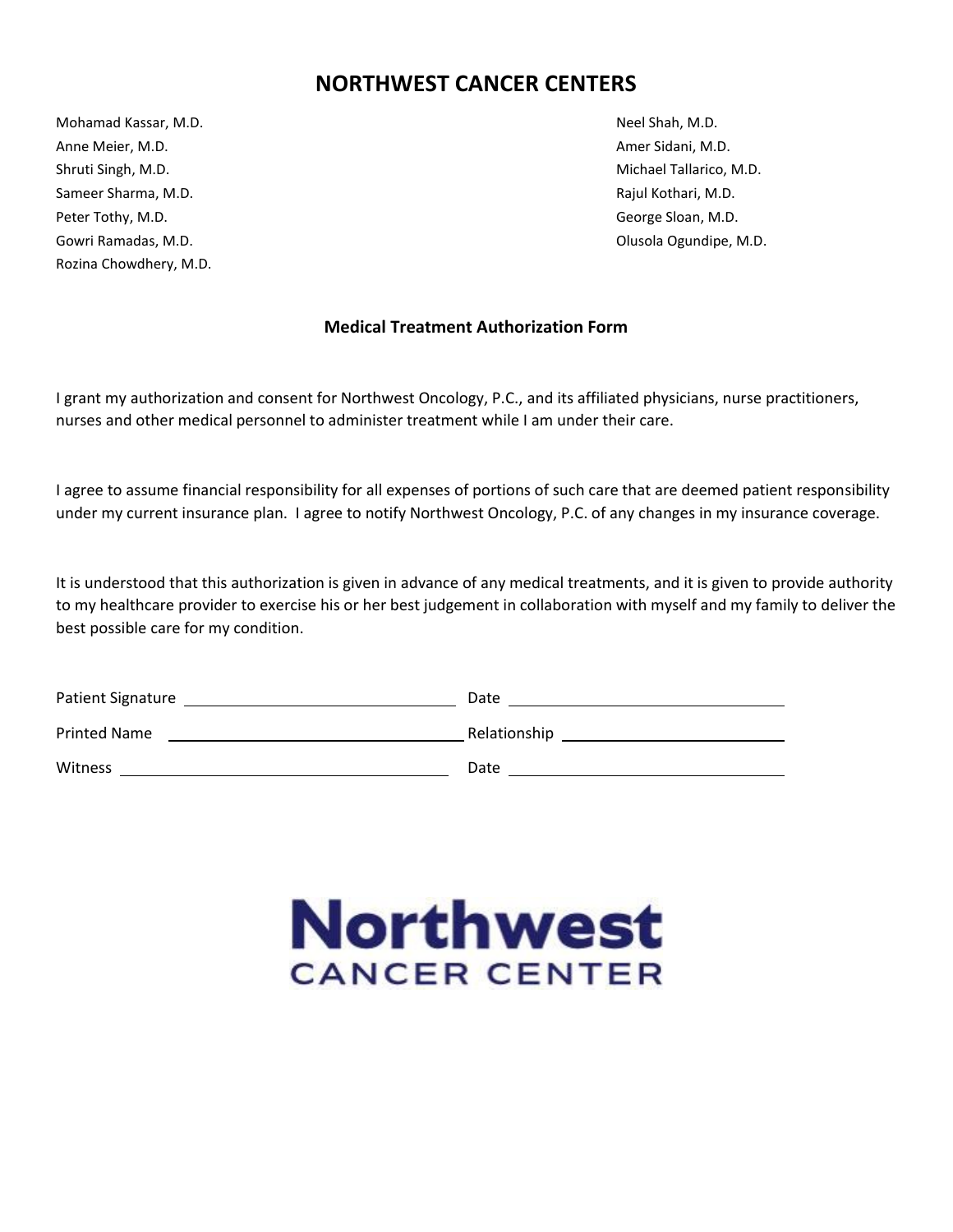# MEDICATIONS

Patient name: Allergies:

Pharmacy name, location & phone #

| <b>DATE</b> | MEDICATIONS | <b>DOSE</b> | <b>FREQUENCY</b> | <b>TIMES TAKEN</b> |
|-------------|-------------|-------------|------------------|--------------------|
|             |             |             |                  |                    |
|             |             |             |                  |                    |
|             |             |             |                  |                    |
|             |             |             |                  |                    |
|             |             |             |                  |                    |
|             |             |             |                  |                    |
|             |             |             |                  |                    |
|             |             |             |                  |                    |
|             |             |             |                  |                    |
|             |             |             |                  |                    |
|             |             |             |                  |                    |
|             |             |             |                  |                    |
|             |             |             |                  |                    |
|             |             |             |                  |                    |
|             |             |             |                  |                    |
|             |             |             |                  |                    |
|             |             |             |                  |                    |
|             |             |             |                  |                    |
|             |             |             |                  |                    |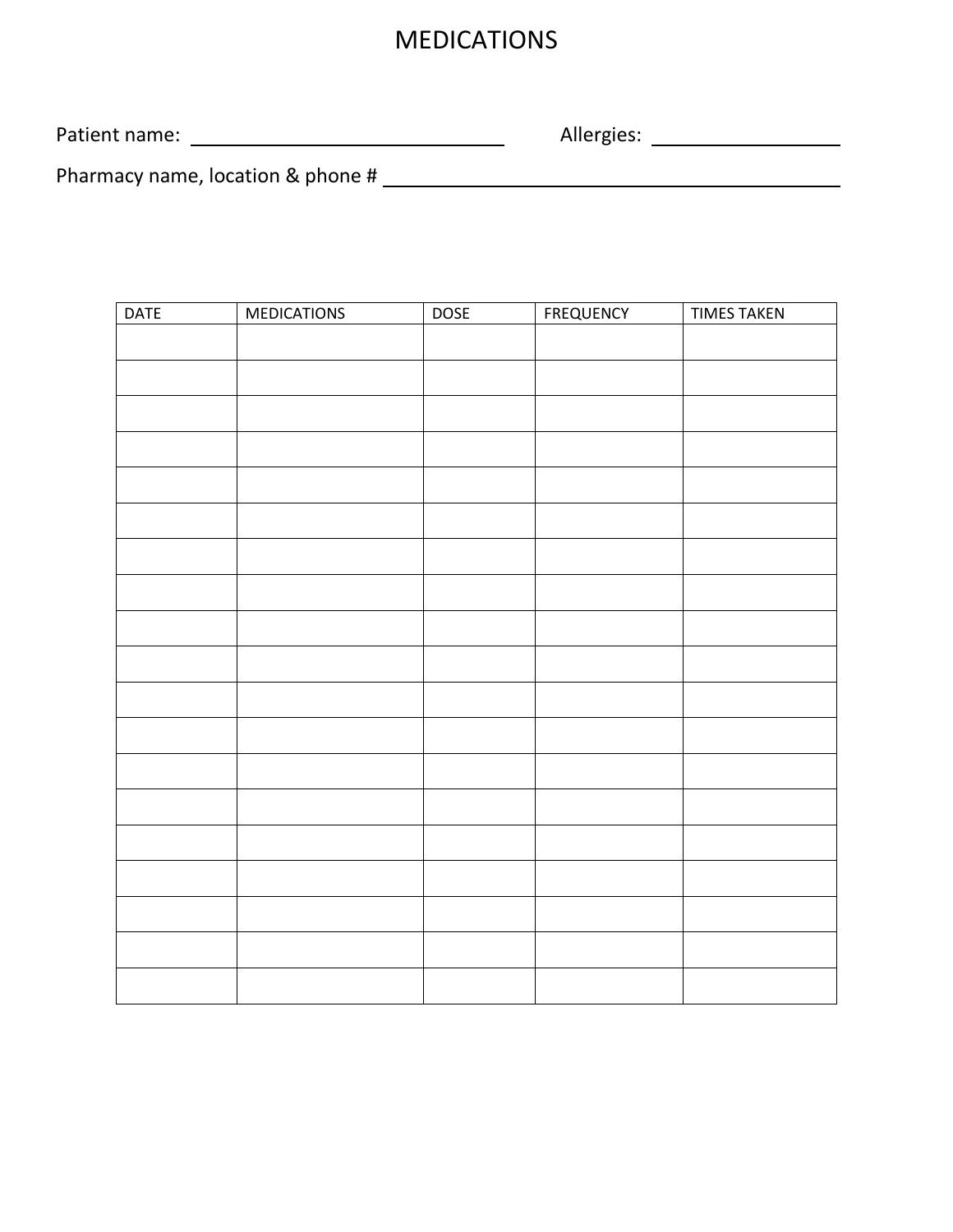## **Northwest Cancer Center**

1001 Calumet Ave Dyer, IN 46311 1600 S. Lake Park Ave., Ste. 1101, Hobart, IN 46423 342 East 109<sup>th</sup> Ave. Crown Point, IN 46307 3800 St. Mary Dr. Ste. 302 Valparaiso, IN 46383 5510 Franklin Street Michigan City, 46360

|                                                                                   | Date of Birth__________________________ |
|-----------------------------------------------------------------------------------|-----------------------------------------|
|                                                                                   | <b>Phone Number</b> Phone Number        |
| I hereby Authorize and request you release information from my medical record to: |                                         |
| □ Dr. Mohamad Kassar                                                              | Dr. Michael Tallarico                   |
| Dr. Anne Meier                                                                    | □ Dr. Amer Sidani                       |
| Dr. Neel Shah                                                                     | Dr. Shruti Singh                        |
| □ Dr. Sameer Sharma                                                               | Dr. Rajul Kothari                       |
| Dr. Peter Tothy                                                                   | Dr. George Sloan                        |
| Dr. Gowri Ramadas                                                                 | Dr. Olusola Ogundipe                    |
| Dr. Rozina Chowdhery                                                              |                                         |
| The Information to be released is from the time period                            | From: _____ / ______ / ______           |
|                                                                                   | To: ________/ ________ /_________       |
| <b>HOSPITALIZATION</b>                                                            | <b>OUTPATIENT VISITS</b>                |
| Discharge Summary                                                                 | Medical Summary                         |
| <b>History and Physical</b>                                                       | <b>History and Physical</b>             |
| Consultation                                                                      | Consultation                            |
| Other (Specify)                                                                   | Lab Reports                             |
|                                                                                   | Diagnostic Reports                      |
|                                                                                   | Chemo Orders / Flowsheets               |

**Authorization to Release Medical Information**

The complete history of record in your possession concerning my illness and/or treatment for the above –mention dates. I understand that the consent is revocable by me, in writing, at any time except to the extent the action has taken place in reliance on it. I also understand that this consent will expire either 60 days after the date of the signature or automatically when the records requested by this authorization have been sent to the requestor.

**Signature\_\_\_\_\_\_\_\_\_\_\_\_\_\_\_\_\_\_\_\_\_\_\_\_\_\_\_\_\_\_\_\_\_\_\_\_\_\_\_\_\_\_\_\_\_ Date\_\_\_\_\_\_\_\_\_\_\_\_\_\_\_\_\_\_\_\_\_\_**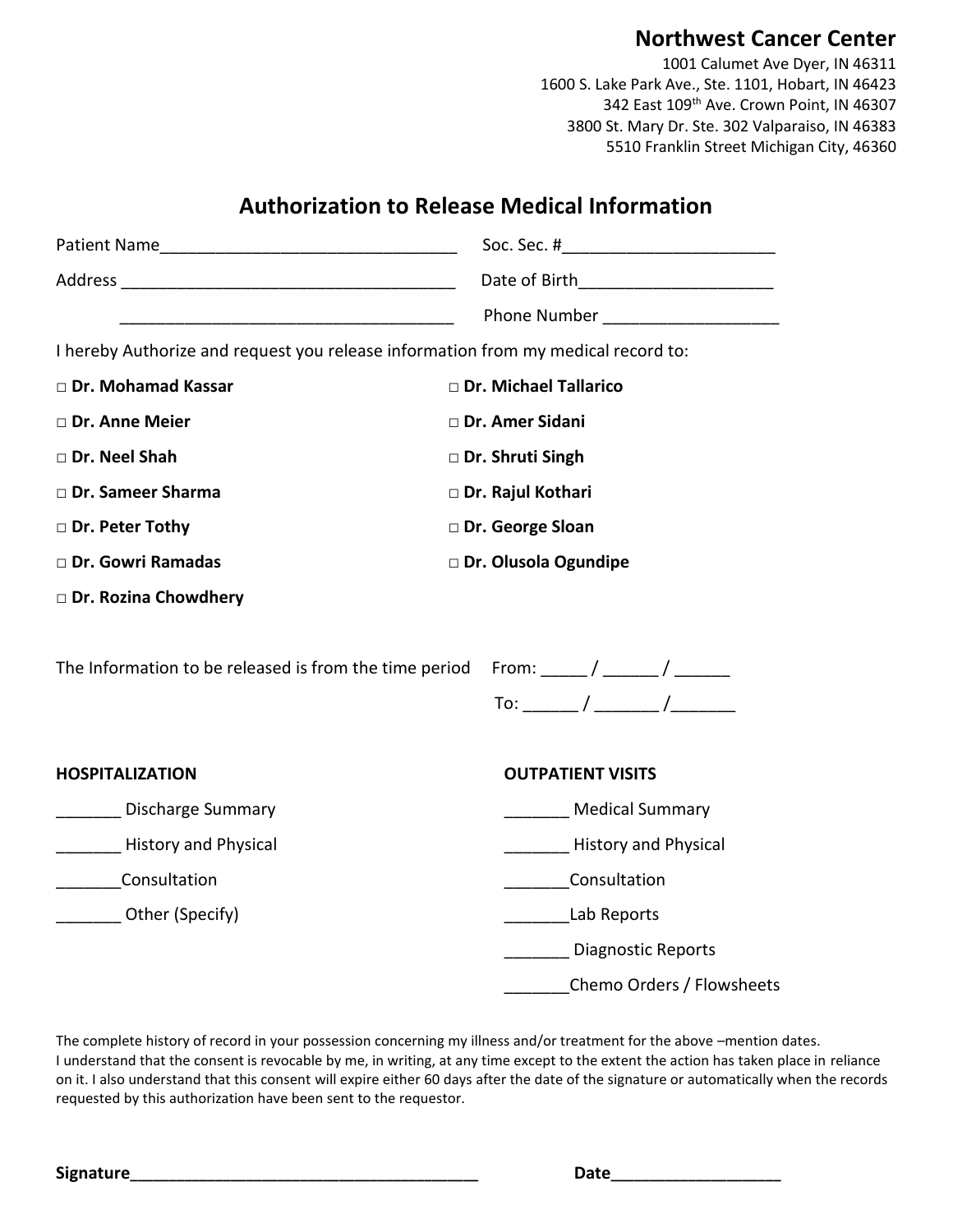## **Northwest Cancer Centers**

### **Notice of Privacy Practices Acknowledgment**

I understand that, under the Health Insurance Portability and Accountability act of 1996 (HIPAA), I have certain rights to privacy regarding my protected health information. I understand that this information will be used to:

- Conduct, plan and direct my treatment and follow-up among the multiple healthcare providers who may be involved in that treatment directly and indirectly.
- Obtain payment from third party payers.
- Conduct normal healthcare operations such as quality assessments and physician certifications.

I have received, read and understand your Notice of Privacy Practices containing a more complete description of the uses and disclosures of my health information. I understand that this organization has the right to change its Notice of Privacy Practices from time to time and that I may contact this organization at any time to obtain a current copy of the Notice of Privacy Practices.

I understand that I may request in writing that you restrict how my private information is used or disclosed to carry out treatment, payment or healthcare operations. I also understand that you are not required to agree to my requested restrictions, but if you do agree, then you are bound to abide by such restrictions.

| Patient Name: | -- | signature: |
|---------------|----|------------|
|               |    |            |

I hereby authorize the delegated parties below to request and receive the release of my protected health information regarding my treatment, payment or administrative operations related to my treatment and payment. I understand that the identity of designated parties must be verified before the release of any of my information.

| Name: | Relationship: |
|-------|---------------|
| Name: | Relationship: |

- I may inspect or copy the protected health information to be used or disclosed.
- I may revoke this authorization in writing by contacting your office or notifying a member of the staff.
- Information used or disclosed pursuant to the authorization may be subject to re-discloser by the recipient and no longer protected by HIPAA.
- I may refuse to sign this authorization, and you will not condition treatment or payment on my providing this authorization (except to the extent that the authorization is for research-related treatment, in which case you may refuse to provide that research-related treatment.

| Patient Name: |  |
|---------------|--|
|               |  |

Signature: with the state of the state of the state of the state of the state of the state of the state of the state of the state of the state of the state of the state of the state of the state of the state of the state o